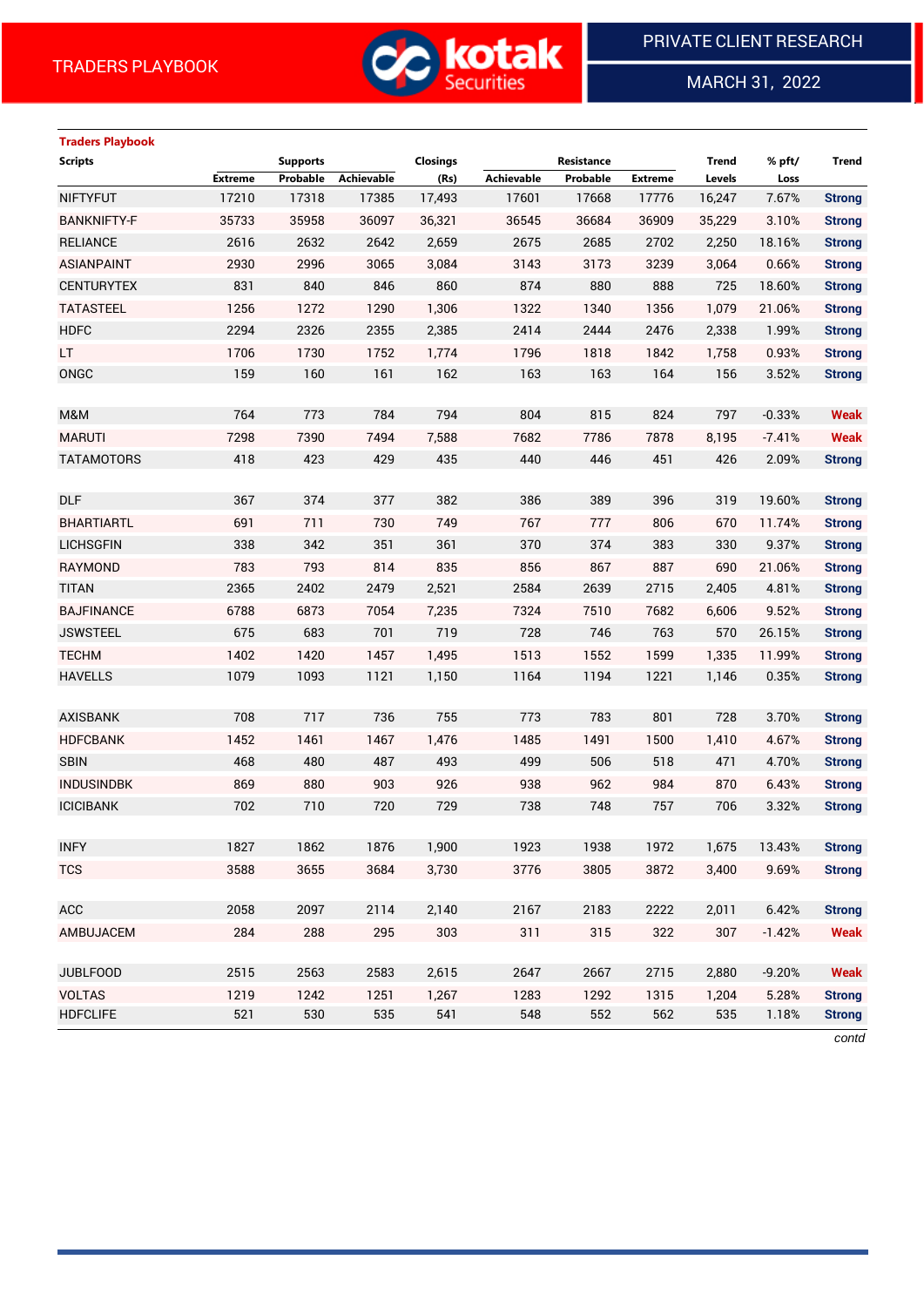## **Closing Pricess**

Closing price is that price at which a scrip closes on the previous day. Traders can start their intraday trade on this level. The stock or index should sustain above or below the closing price else you should exit the trade. Ideally, half a percent should be the stop loss above or below the closing price to enter the trade.

## **Trend**

Trend is the level at which the tendency of Indices and Stocks can be identified. For best results, you can use the 'Trend Remarks' to trade. A 'Weak' trend means that traders can trade with a negative bias. If the trend is 'Strong', you can trade long with a positive bias. Base price should be the closing price.

#### **Achievable (Supp/Resis)**

It is the price which can be achieved if the Index/Stock trades above or below the closing price. During normal course of trading, first levels are important as one can take profits around first resistance and supports levels.

## **Probable (Supp/Resis)**

It's a second resistance/support and can be achieved if stocks/indices are in trending mode. Events can lead stocks and indices to reach these levels.

#### **Extreme levels**

Sometimes, the stocks fall or rise to their average lowest or highest levels FOR THE DAY and that may act as an excellent contra buying or selling opportunity with a stop loss given in the table. This means buying around extreme support and selling around extreme resistance strictly with a given stop loss. For e.g. If the extreme support for Nifty is given at 5605, and in case the market comes down to similar levels, then you can initiate long positions with the given 'stop loss for long' in the column, say at 5585. If it breaks 5585 then the trader must exit the position. This is valid on both the sides.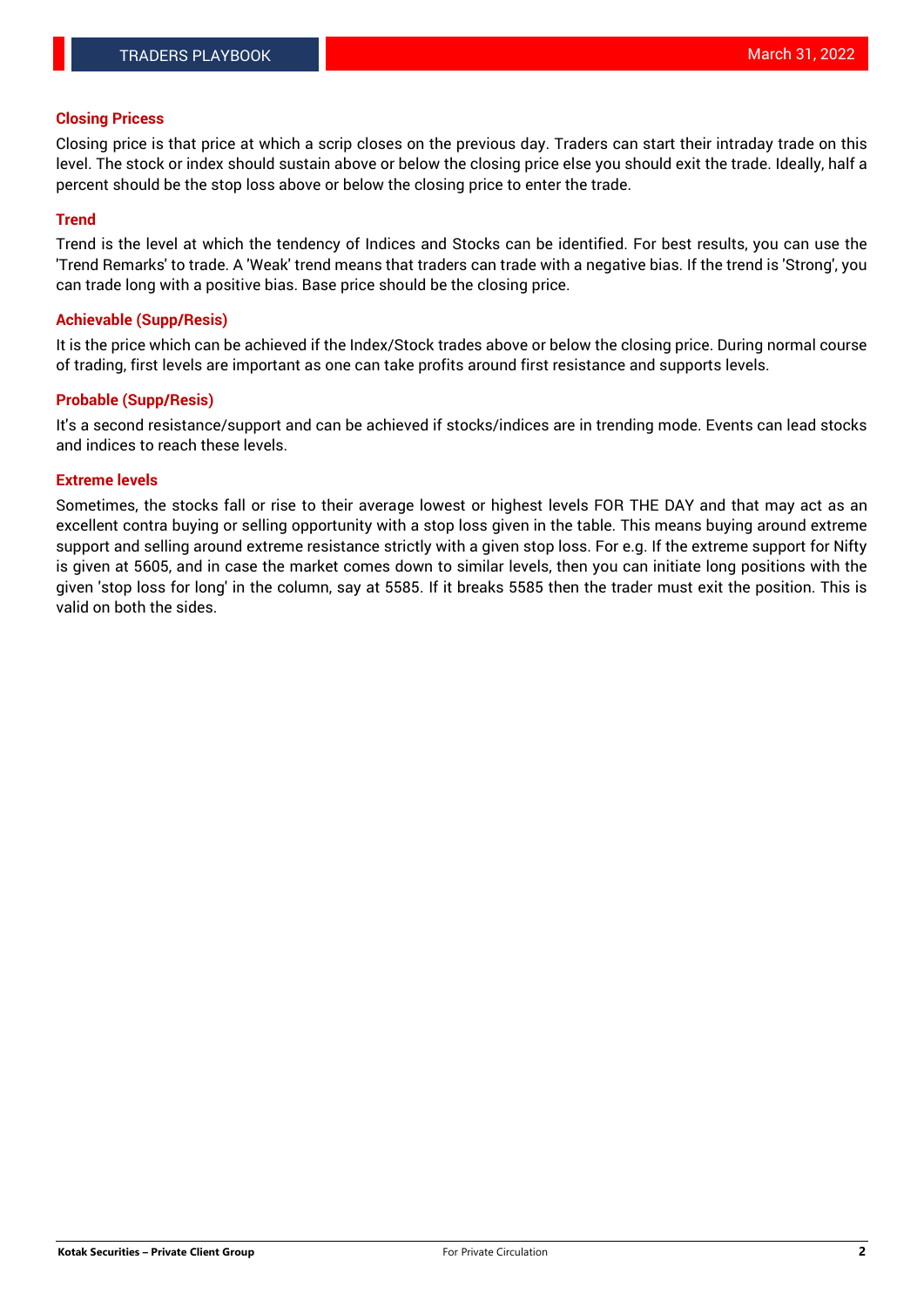## **RATING SCALE (PRIVATE CLIENT GROUP)**

| <b>BUY</b>             | -   | A condition that indicates a good time to buy a stock. The exact circumstances of the signal will be determined by the indicator that an<br>analyst is using.  |
|------------------------|-----|----------------------------------------------------------------------------------------------------------------------------------------------------------------|
| <b>SELL</b>            | -   | A condition that indicates a good time to sell a stock. The exact circumstances of the signal will be determined by the indicator that an<br>analyst is using. |
| <b>Stop Loss Order</b> | $-$ | An instruction to the broker to buy or sell stock when it trades beyond a specified price. They serve to either protect your profits or<br>limit your losses.  |

#### **FUNDAMENTAL RESEARCH TEAM (PRIVATE CLIENT GROUP)**

**Shrikant Chouhan Arun Agarwal Amit Agarwal, CFA Hemali Dhame** Head of Research Auto & Auto Ancillary Transportation, Paints, FMCG Banking & Finance shrikant.chouhan@kotak.com arun.agarwal@kotak.com agarwal.amit@kotak.com Hemali.Dhame@kotak.com

**Jatin Damania Purvi Shah Rini Mehta K. Kathirvelu** Metals & Mining, Midcap **Pharmaceuticals** Research Associate Support Executive jatin.damania@kotak.com [purvi.shah@kotak.com](mailto:purvi.shah@kotak.com) rini.mehta@kotak.com [k.kathirvelu@kotak.com](mailto:k.kathirvelu@kotak.com)  $+91$  22 6218 6440  $+91$  22 6218 6432

**Sumit Pokharna Pankaj Kumar** sumit.pokharna@kotak.com pankajr.kumar@kotak.com +91 22 6218 6438 +91 22 6218 6434

Oil and Gas, Information Tech Construction, Capital Goods & Midcaps

+91 22 6218 5408 +91 22 6218 6443 +91 22 6218 6439 +91 22 6218 6433

**TECHNICAL RESEARCH TEAM (PRIVATE CLIENT GROUP)**

[shrikant.chouhan@kotak.com](mailto:shrikant.chouhan@kotak.com) [amol.athawale@kotak.com](mailto:amol.athawale@kotak.com) Research Associate +91 22 6218 5408 +91 20 6620 3350 [sayed.haider@kotak.com](mailto:sayed.haider@kotak.com)

**Shrikant Chouhan Amol Athawale Sayed Haider**

+91 22 62185498

# **DERIVATIVES RESEARCH TEAM (PRIVATE CLIENT GROUP)**

 $+91$  22 6218 5497

**Sahaj Agrawal Prashanth Lalu Prasenjit Biswas, CMT, CFTe** [sahaj.agrawal@kotak.com](mailto:sahaj.agrawal@kotak.com) [prashanth.lalu@kotak.com](mailto:prashanth.lalu@kotak.com) [prasenjit.biswas@kotak.com](mailto:prasenjit.biswas@kotak.com)